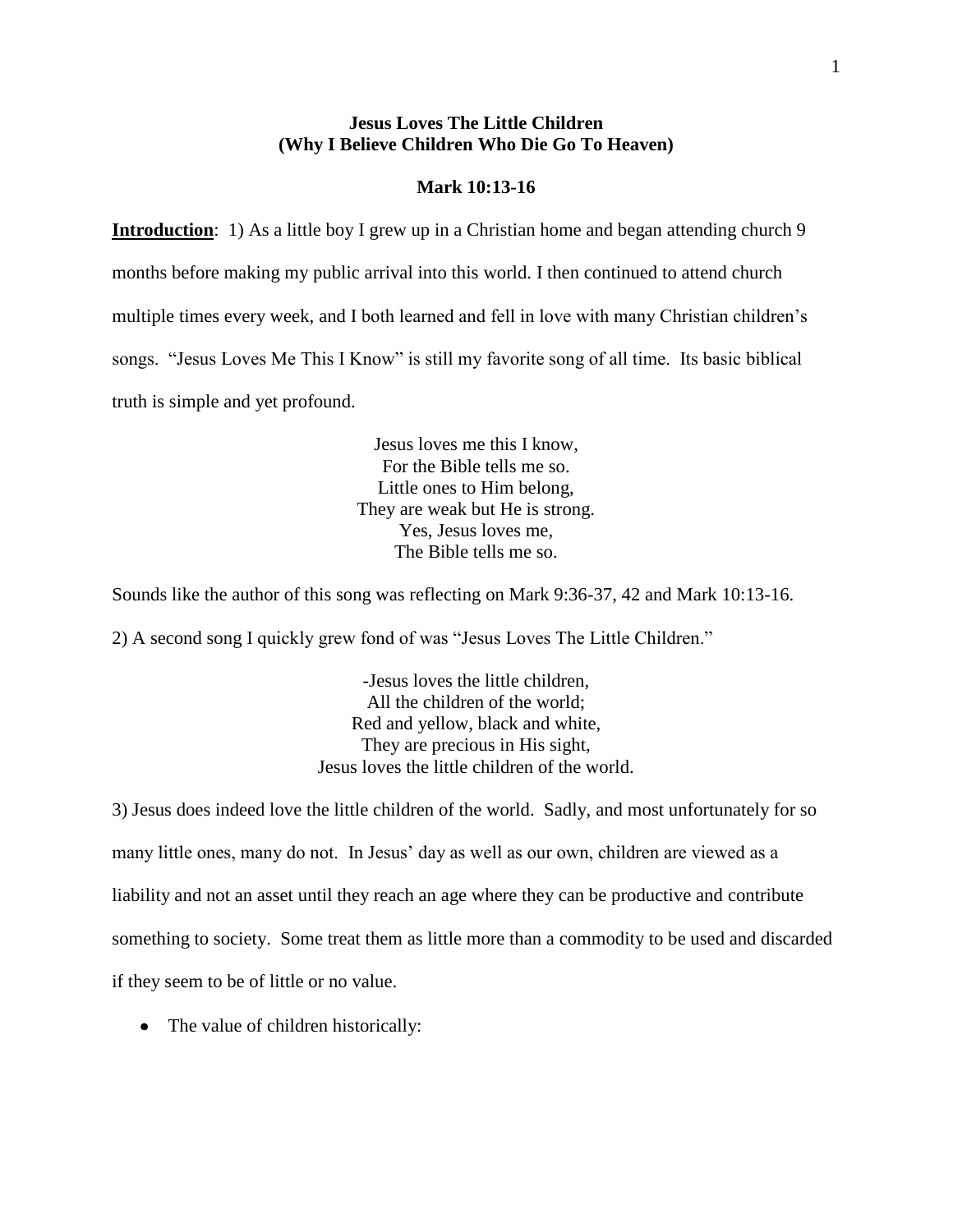Biblical examples of dishonoring children as image bearers include Herod's killing of babies during Jesus' day (following the similar evil practice of Pharaoh's killing of little babies in Exodus). Children were not held in high esteem by Romans. By Jesus' time, it's reported that the Romans had a trash heap beside many homes, where they often left unwanted children. Children were left in the dung pile or in the trash; and if people wanted them, they would pick them up. Sometimes these kids were raised to be prostitutes, gladiators or slaves.

- The value of children in our day:  $\bullet$ 
	- o Over 140 million orphans (these are orphans by death of parents only-doesn't take abandoned or trafficked children into account).
	- o Sub-Sahara Africa: 24-25 countries with highest level of HIV. 14 million children orphaned because of HIV/ AIDS.
	- o Half a million children are in US Foster Care System. 130,000 are available for adoption.
	- o 2.2 billion children in the world; 1 billion in poverty.
	- o 2 million in a brothel being used.
	- o 40% of kids go to bed without a father in America.
	- o 1.7 million children will have a parent in prison this Christmas (*World*, 10-22-11).

4) On February 23, 1992 John Piper preached a sermon entitled, "Receiving Children in Jesus Name." In that message he noted, "If you leave out the heartache of miscarriages and the genocide of abortion, the statistics are painful. Fourteen million children who reach the age of birth die each year before the age of five. If we could all put a face on each of those children and hear the wheezing and the cries and feel the final limp silence, what an ocean of grief would fill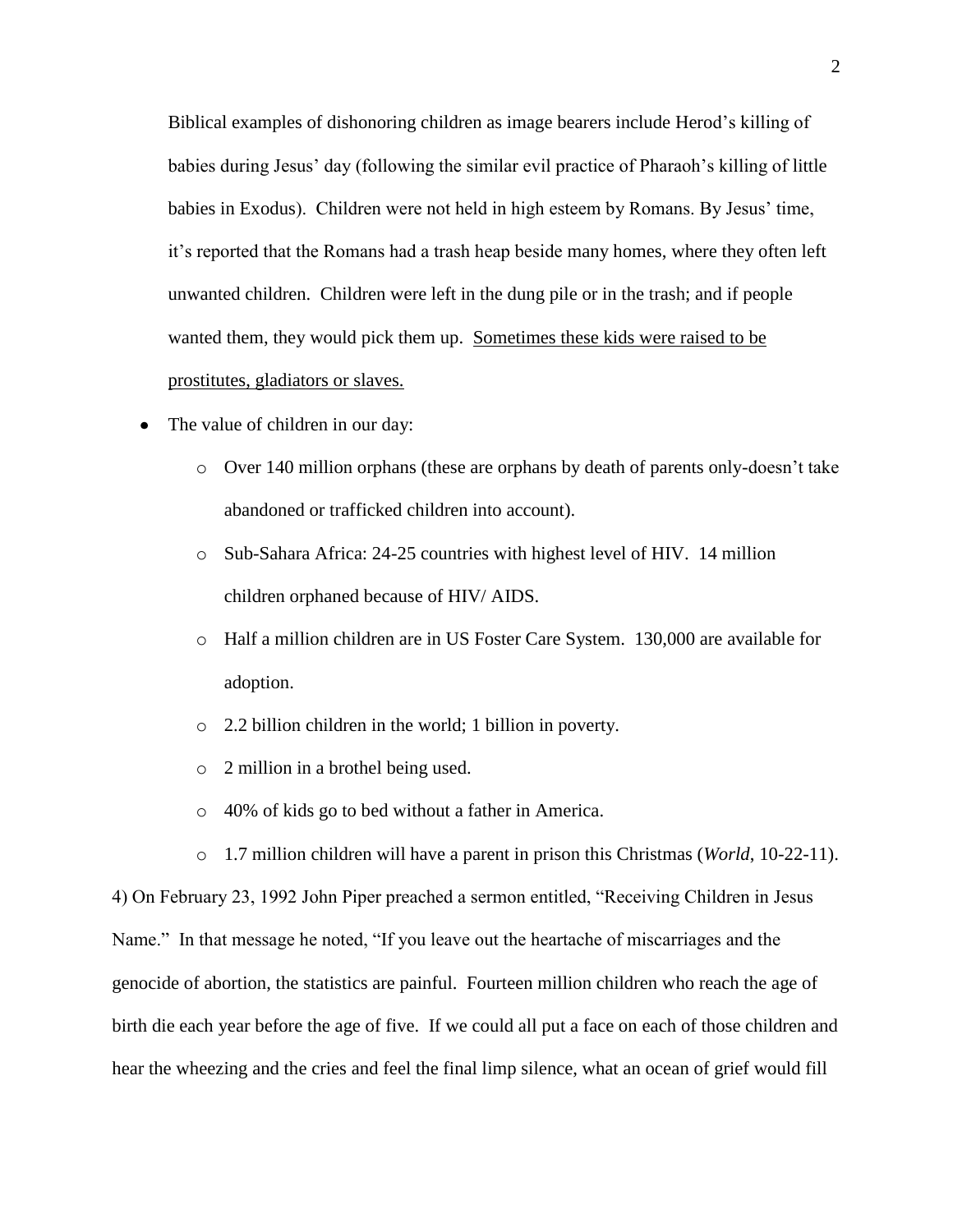the world. I always marvel at the awesome emotional depth and complexity of God that enables him to empathize with the grief of millions and millions of parents all the time, and yet rejoice with those who rejoice with him. Of these fourteen million, about ten million die from five conditions: about five million from diarrhea; about three million from measles, tetanus, and whooping cough; and about two million from respiratory infections, mainly pneumonia. Most of these could be saved by simple Oral Rehydration Therapies for the diarrhea; a five dollar injection for the measles, tetanus, and whooping cough; and a \$.50 antibiotic for the respiratory problems. But of course the vast majority of these children are among the desperately poor, far from the medical blessings we take for granted. About 800,000,000 people live in absolute poverty. Of these, 70,000,000 are on the threshold of starvation. Another 400,000,000 consume less than the "minimum critical diet." Half of the children of the absolute poor do not live to be five. Over 100 million children are always hungry. Keep in mind that about 195,000,000 of these poor are professing Christians. America is one of the most violent countries in the world against its children. Not only do we kill a million and a half pre-born children a year, but 22% of the children in America live in poverty; one out of every four girls under eighteen has probably been sexually abused by someone close to her; possibly as high as 30% of all mental retardation may be owing to fetal alcohol syndrome; one study of 36 hospitals showed that in 10% of the pregnancies mothers used illegal drugs during pregnancy; and 89% of school teachers surveyed report that abuse and neglect of children are a problem in their education. The American home is increasingly an unsafe place for children to be. And there is no better place. The family is God's will."

5) On the other hand, especially in American culture, and sometimes in Christian homes, children can be turned into idols to be pampered and cuddled, placed at the center of a universe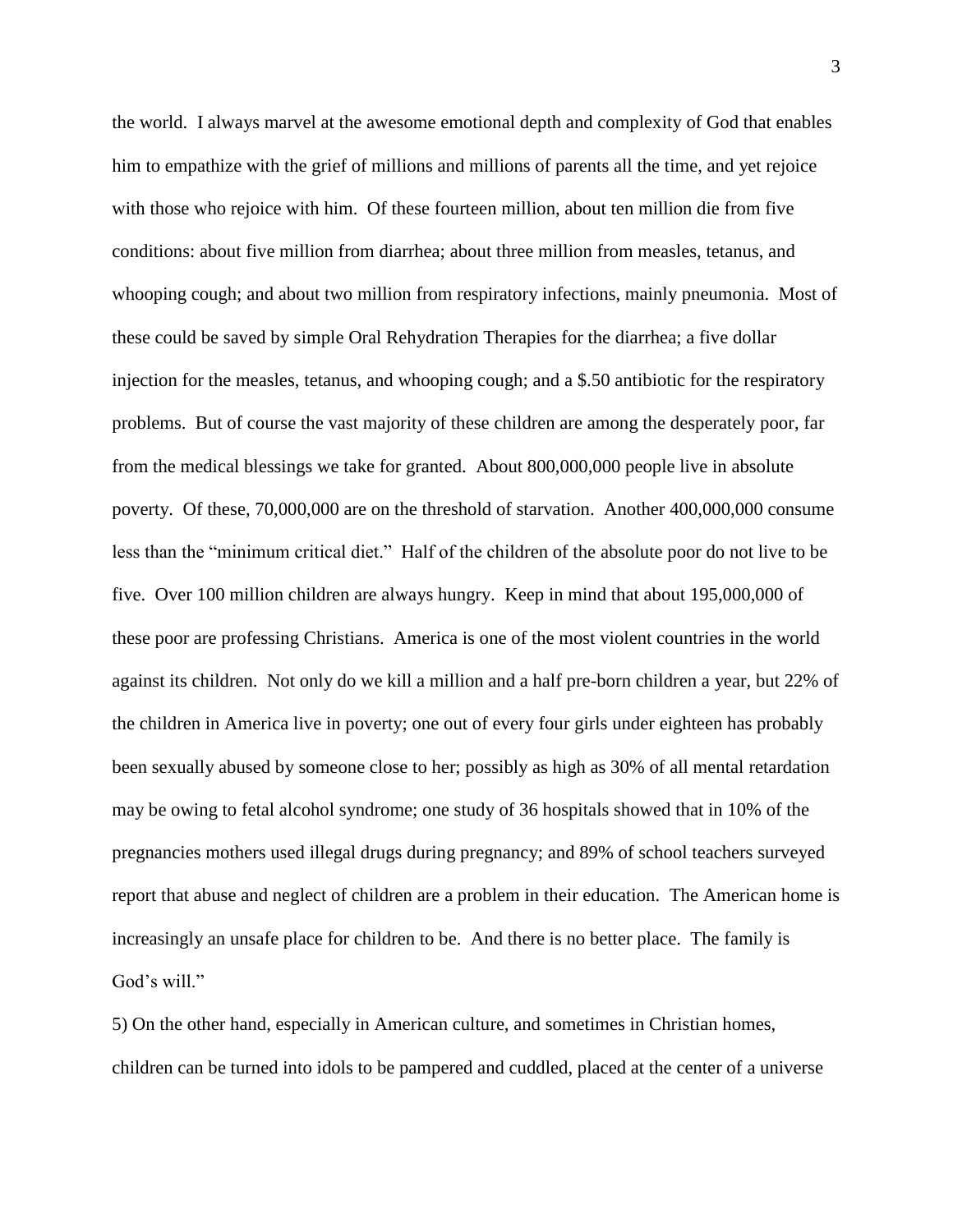they will gladly occupy. The only way to have a balanced view of children is to have a biblical view, to see them as God sees them. God affirms they are His gift to parents (Psalm 127:128). God also says they provide an exquisite illustration as to how we enter the kingdom of God (v. 14-15).

6) As he continues teaching on discipleship, chapter 10 easily divides into 5 major sections: 1) Marriage (10:1-12); 2) Children (10:13-16); 3) Possessions (10:17-31); 4) Service (10:32-45); 5) Faith (10:46-52). Children are the  $2<sup>nd</sup>$  subject addressed and the concern and love our Savior has for them is crystal clear. Jesus teaches 2 basic truths about the little ones He loves.

### **I. We should bring children to Jesus. 10:13-14**

- Mark has just concluded Jesus' teaching on marriage and divorce. It would be natural for him to now include a section on children. It is no surprise that Jesus had a special affection for them. What is surprising is that the disciples didn't!
- Jesus, I am certain, loved them for who they are, a work of His sovereign Father. He also loved them for what they illustrate and teach; how anyone enters the kingdom of God.
- One would have a very difficult time finding in ancient literature concern for children comparable to that shown by Jesus (*Edwards*, 306).

1) Love them to Jesus. 10:13

- The text says "they were bringing children to Jesus." They mean both dad and mom. It could imply extended family and friends as well. They wanted these little ones who could not get to Jesus on their own to meet Him and to be "touched by Him."
- In contrast, the disciples thought, "what a waste of time" and in very strong words  $\bullet$ "rebuked" them. As Jesus' "political handlers" and elite entourage they sought to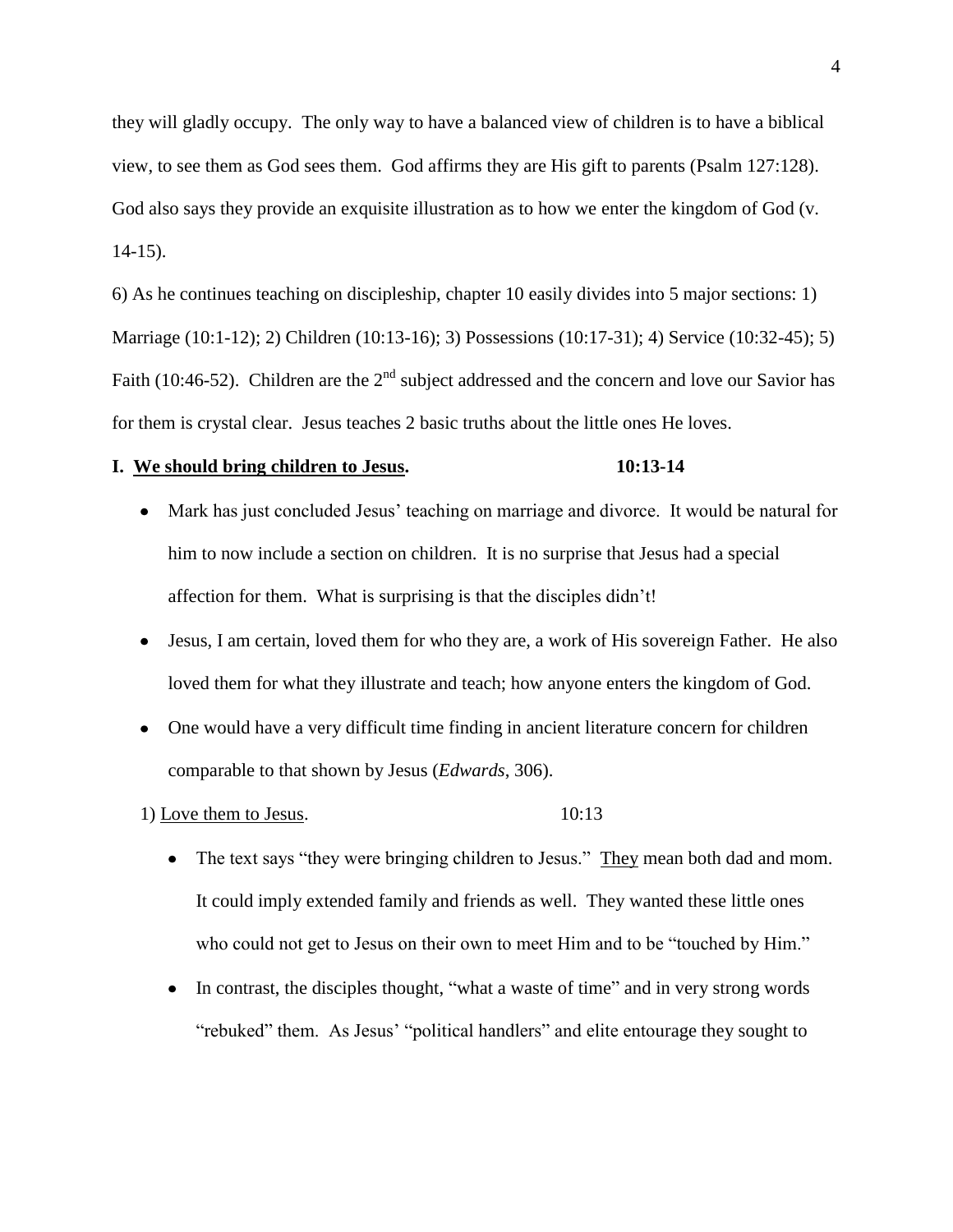restrict access to those who would love children to Jesus. Their attitude and actions are a replay of their exclusivism and elitism toward the exorcist in 9:38.

Question: are you like those who want to love children to Jesus or are you like the  $\bullet$ disciples who have no time for babysitting?!

1) Will you work in the nursery?

2) Will you work with pre-schoolers?

3) Will you work with school-age children?

4) Will you work at VBS? AWANAS?

5) Will you work with children in sports, etc.?

6) Will you stand up and be heard on the evils of abortion, sex-trafficking, poverty?

2) Lead them to Jesus. 10:14

- When Jesus saw the disciples fussing at the folks bringing children to Him, He wigged out! He went nuclear! The text says, "When Jesus saw, it, he was indignant." This is the only time in the gospel Jesus is said to be indignant. His anger, righteous anger, was aroused and He publicly rebuked them in the strongest terms. James Edwards says, "The object of a person's indignation reveals a great deal about the person. Jesus' displeasure here reveals his compassion and defense of the helpless, vulnerable, and powerless." (*Mark*. 306).
- He then provides a 3-fold response: 1) "let the children come to me," 2) "do not  $\bullet$ hinder them;" 3) "for to such belongs the kingdom of God."
- Jesus is affirming that children are worth His time and they should be worth our time! Now, how do we "lead them to Jesus?"

1) Evangelize them with a gospel saturated home.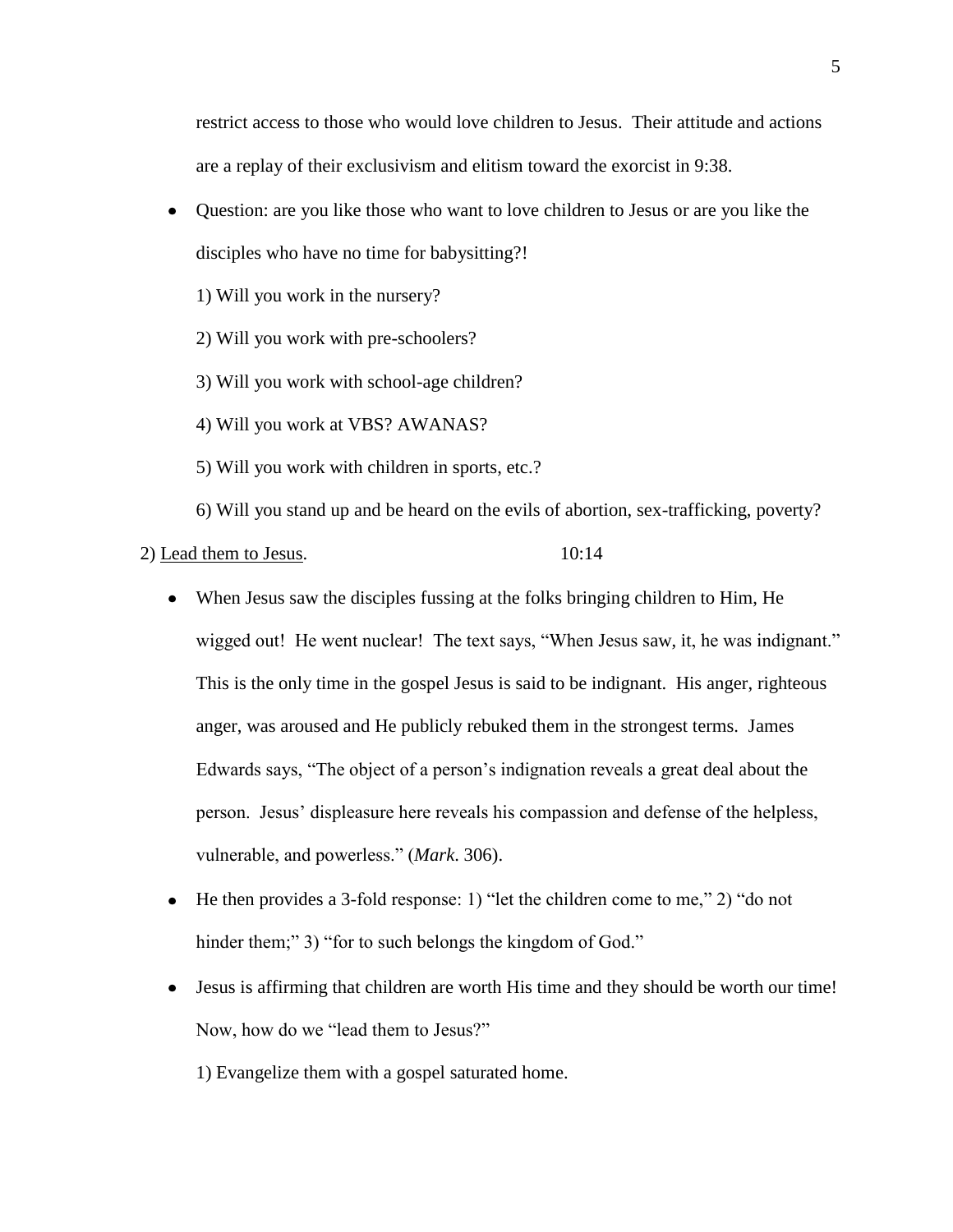- 2) Disciple them with a Bible saturated home.
- 3) Pray with them in a prayer saturated home.
- 4) Encourage them to live always for God's glory and pleasure.
- 5) Bless them with your words as you project a future where they do something great for God.
- 6) Model for them a "Christ-intoxicated life." Let them see that living for Jesus is the natural and normal ebb and flow of life.
- 7) Challenge them to attempt great things for God and believe great things from God.
- 8) Make a conscious decision to give them totally and completely to God for His will and way in their life, no matter what!
- 9) Realize all of this involves a significant time commitment.
- 10) Remember that loving and leading a child to Jesus is as much caught as it is taught.

### **II. We should learn from children about the Kingdom of God. 10:14-16**

- It is teaching time once again for the 12 apostles. There is something about a child that is essential for entrance into the kingdom of God.
- It is not their innocence for they are not innocent! They are little sinners just like we are big sinners.
- It is not their purity for they are not pure.
- It is not that they are sweet. Again, they are sinners with Adam and Eve's and your and my DNA running throughout their being.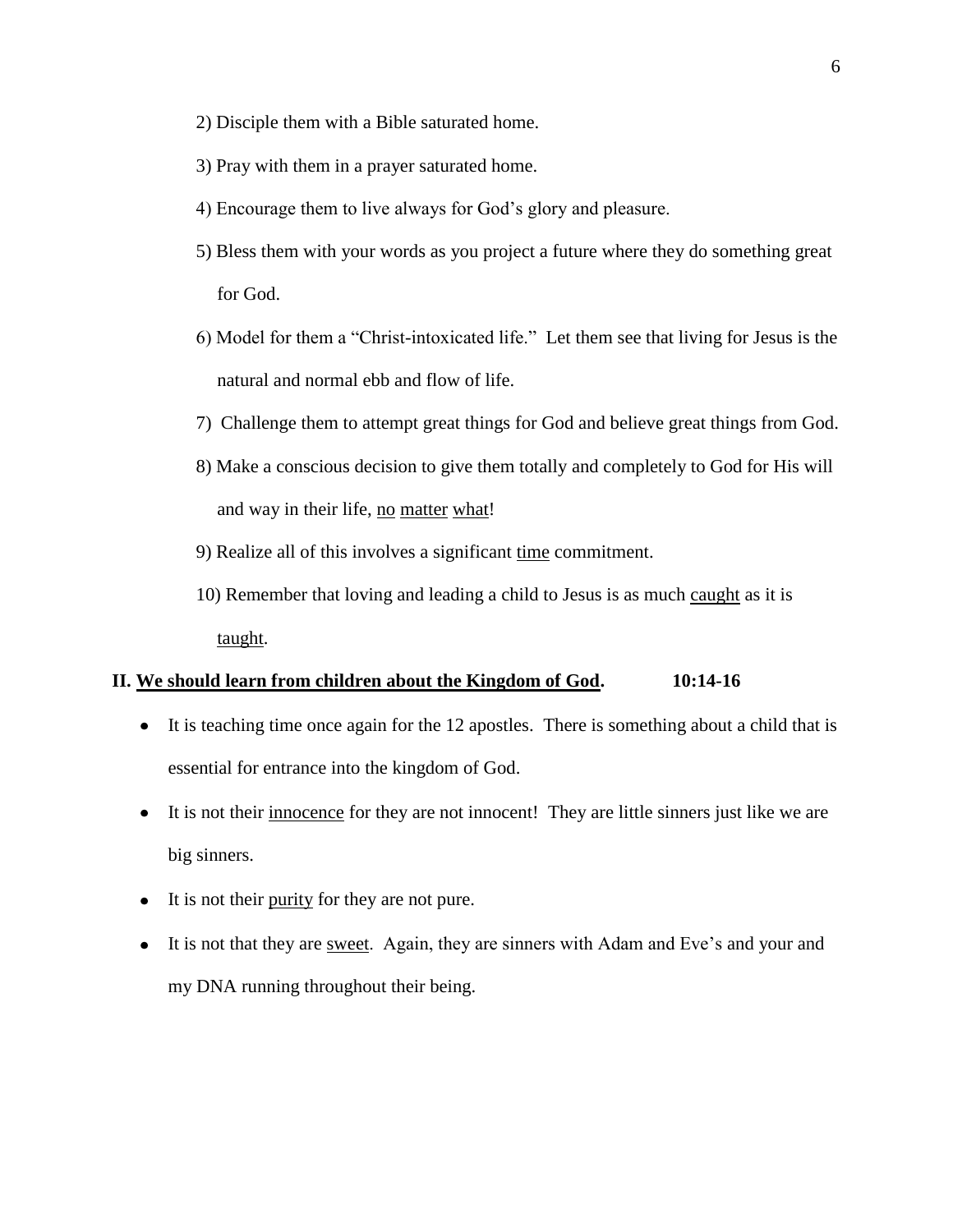- Still, children are a better example of how to enter the kingdom than are adults. I love what Warren Wiersbe says, "We tell children to behave like adults, but Jesus tells the adults to model themselves after the children!" (*Be Diligent*, 99).
- Jesus says to enter my Father's world be childlike, but not childish.
- And, as a point of theological importance: there is not the slightest hint of infant baptism in this text. There is not a single drop of water. Not one.
- 1) We come helpless and hopeful. 10:14
	- Jesus says children are the kind of people who enter, "belong" to "the kingdom of God." We see them 1) coming to Jesus with the help of others, 2) no doubt with some degree of hope and expectation, small though it may be.
	- The phrase "to such belongs" is instructive. Children teach us something about entering the kingdom of God.
	- Children are helpless. They can do next to nothing for themselves. Their very life is in the hands of another.
	- $\bullet$ And yet, even at a very tender age, they seem to be filled with hope and expectation. Oh, they don't know all that they need, but they know they need the help of another and they are hopeful they will receive it.
	- They come small, helpless, powerless. They have no clout, no standing, they bring nothing but empty hands! And, only empty hands can be filled!

# 2) We come trusting and dependent. 10:15

Jesus says the kingdom of God is received not earned. Jesus says the kingdom of God is received like a little child or it is not received at all.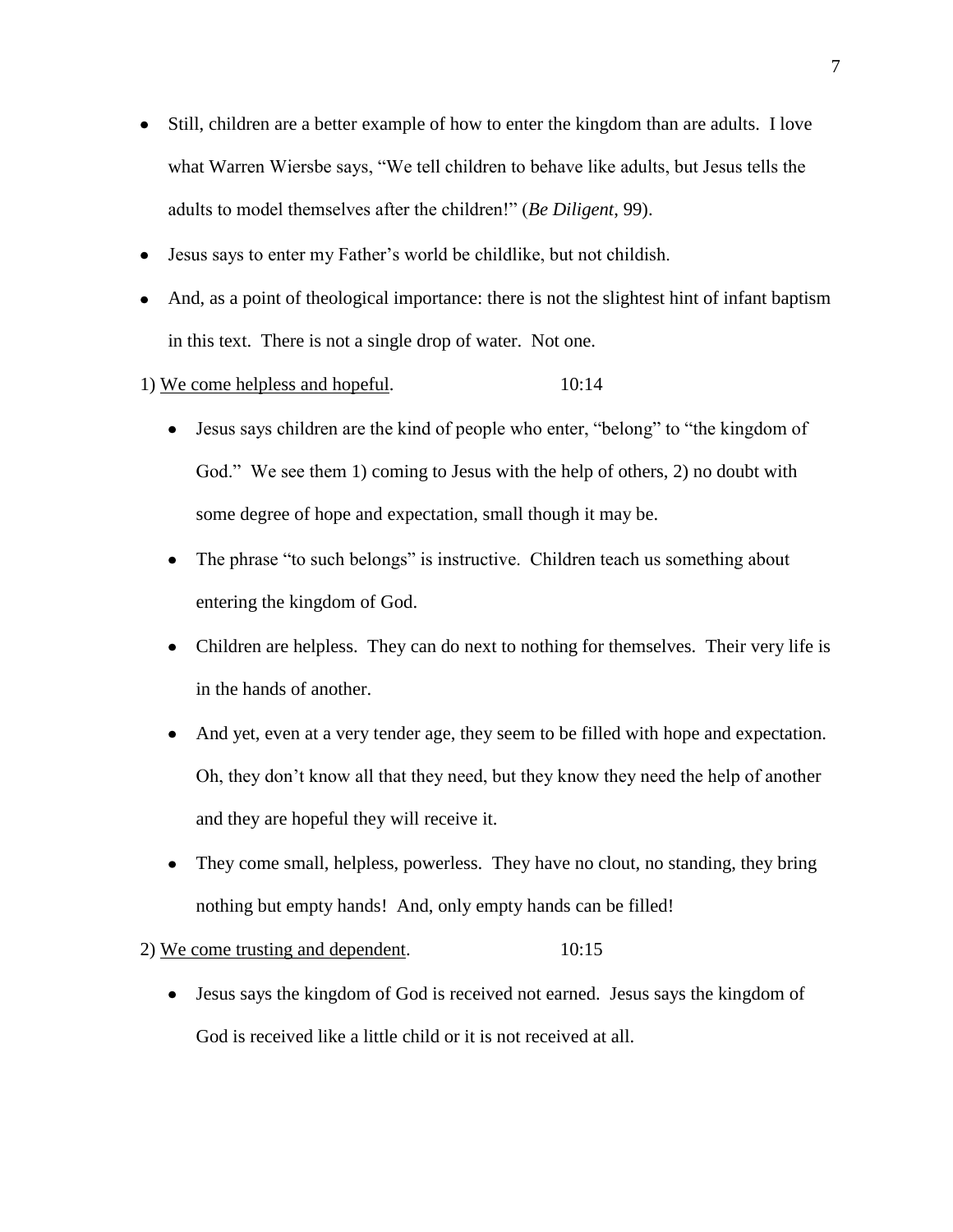- By their display of trust and absolute dependence on another, children point the way to entrance into God's kingdom.
- A child has a capacity to enjoy a lot but they can explain very little. They live by faith. Trust. Dependence.
	- They must trust another to live.
	- They must trust another to survive.
- 3) We come for affection and blessing. 10:16
	- Jesus picked up the children. What a picture of massive grace. What a picture of the gospel! He is tender and affectionate to those who bring nothing to Him but their need.
	- "He blessed them, laying his hands on them." In their wonderful book *The Blessing,*  $\bullet$ John Trent and Gary Smalley note there were several components of the Hebrew blessing. Five are noted:
		- 1- Meaningful touch
		- 2- A spoken word
		- 3- Attaching high value
		- 4- Picturing a special future
		- 5- An active commitment
	- 1) Our Lord touched, picked up and held these children
		- 2) He spoke a word of blessing over them.
		- 3) He attached very high value as to their worth intrinsically and for instruction purpose.
		- 4) Might he have spoken prophetic words for future service in God's kingdom?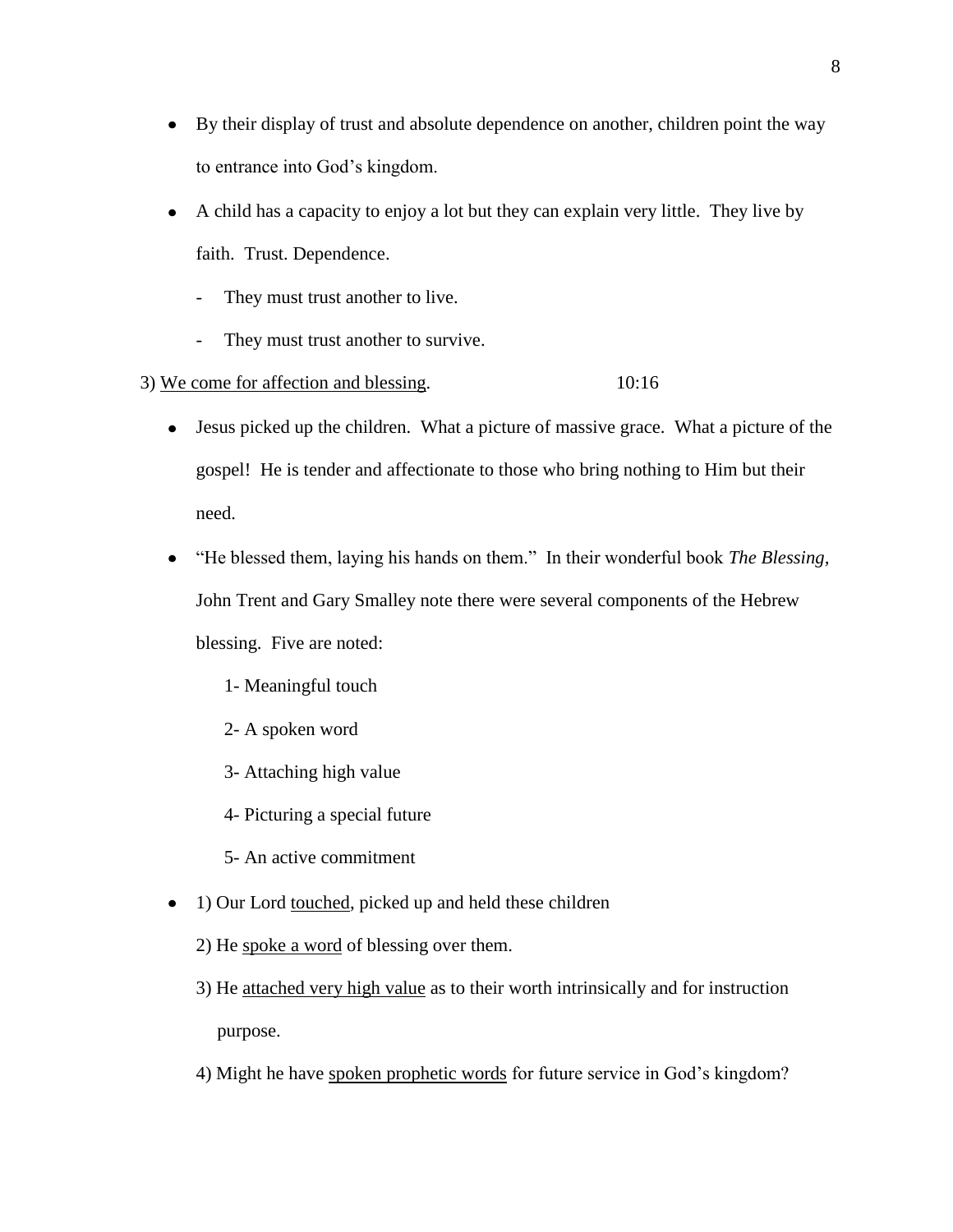5) He made an active commitment to see the blessing fulfilled. Calvary and the cross say it all.

**Conclusion:** So, Jesus loves the little children. That truth begs a very important question: what happens to those who died in infancy, who die young, who never reach an age of moral discernment or what is often called "the age of accountability?" And, as the subtitle of the message states, "Why Do I Believe Children Who Die Go To Heaven?

Few things in life are more tragic and heartbreaking than the death of a baby or small child. For parents, the grief can be overwhelming.

Many console themselves with the thought that at least the child is now in a better place. Some believe small children who die become angels. This is a rather popular myth.

However, do we really know those who die in infancy go to heaven? How do we know? What evidence is there to support such a conclusion? Sentimentalism and emotional hopes and wants are not sufficient for those who live under the authority of the Word of God.

It is interesting to discover that the Church has not been of one mind on this issue. Some Church Fathers remained silent on the issue. Ambrose said unbaptized infants were not admitted to heaven, but have immunity from the pains of hell. Augustine basically affirmed the damnation of all unbaptized infants, but taught they would receive the mildest punishment of all. Gregory of Nyssa believed that infants who die immediately mature and are given the opportunity to trust Christ. Calvin affirmed the certain election of some infants to salvation and was open to the possibility that all infants who die are saved. He said, "Christ receives not only those who, moved by holy desire and faith, freely approach unto Him, but those who are not yet of age to know how much they need His grace." Zwingli, B.B. Warfield and Charles Hodge all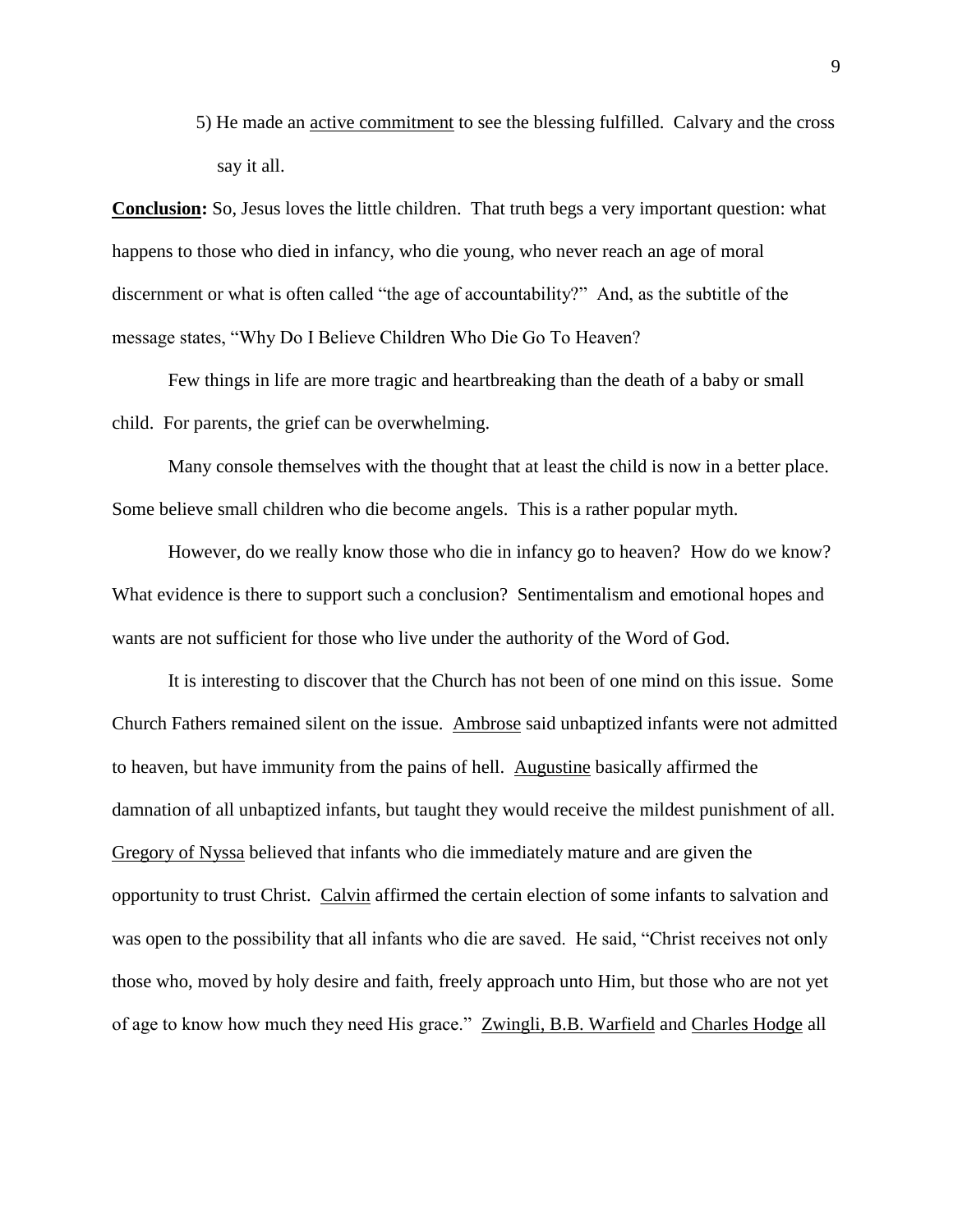taught that God saves all who die in infancy. This perspective has basically become the dominant view of the Church in the 20th and  $21<sup>st</sup>$  century.

Yet, a popular evangelical theologian chided Billy Graham when at the Oklahoma City bombing memorial service he said, "Someday there will be a glorious reunion with those who have died and gone to heaven before us, and that includes all those innocent children that are lost. They're not lost from God because any child that young is automatically in heaven and in God's arms." The theologian scolded Dr. Graham for offering what he called "... a new gospel: justification by youth alone."

Now, it is my conviction that there are good reasons biblically and theologically for believing that God saves all who die who do not reach a stage of moral understanding and accountability. It is readily admitted that Scripture does not speak to this issue directly, yet there is evidence that can be gleaned that would lead us to affirm on biblical grounds that God receives into heaven all who have died in infancy. I will note seven of them.

First, the grace, goodness and mercy of God would support the position that God saves all infants who die. This is the strongest argument and perhaps the decisive one. God is love (1 John 4:8) and desires that all be saved (1 Timothy 2:4). God is love and His concern for children is evident in Matthew 18:14 where Jesus says, "Your Father in heaven is not willing that any of these little ones should be lost." People go to hell because they choose in willful rebellion and unbelief to reject God and His grace. Children are incapable of this kind of conscious rejection of God. Where such rebellion and willful disobedience is absent, God is gracious to receive.

Second, when the baby boy who was born to David and Bathsheba died (2 Samuel 12:15- 18), David did two significant things: 1) He confessed his confidence that he would see the child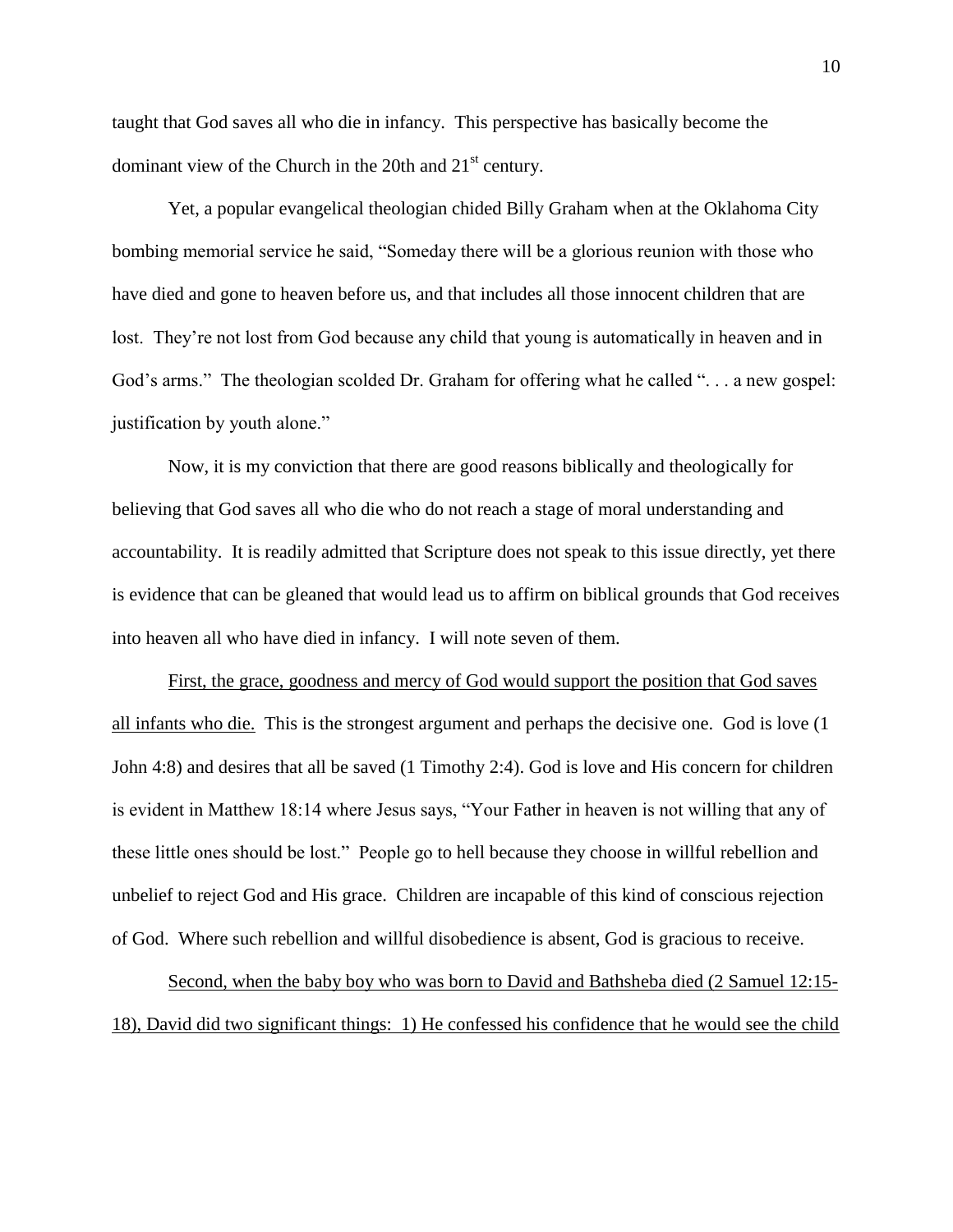again and, 2) he comforted his wife Bathsheba (vs. 23-24). David could have done those two things only if he was confident that his little son was with God.

Third, in James 4:17, the Bible says, "Anyone, then, who knows the good he ought to do and doesn't do it, sins." The Bible is clear that we are all born with a sin nature as a result of being in Adam (Roman 5:12). This is what is called the doctrine of original sin. However, the Scriptures make a distinction between original sin and actual sins. Infants are incapable of actual sins because they are incapable of moral discernment. Original sin is why infants die physically. Actual sins committed in the body with knowledge and understanding is why people die spiritually and eternally if they die without Christ (2 Cor. 5:10; Rev. 20:12-13).

Fourth, Jesus affirmed that the kingdom of God belonged to little children, (Mark 10:13- 16, Luke 18:15-17). In these passages he is stating that saving faith is a childlike faith, but He also seems to be affirming the reality of children populating heaven.

Fifth, Scripture affirms that the number of saved souls is very great (Revelation 7:9). Since most of the world has been and is still non-Christian, might it be the untold multitude who have died prematurely or in infancy comprise a majority of those in heaven? Such a possibility ought not to be dismissed too quickly. In this context Charles Spurgeon said, "I rejoice to know that the souls of all infants, as soon as they die, speed their way to paradise. Think what a multitude there is of them."

Sixth, some in Scripture are said to be chosen or sanctified from the womb (1 Samuel 1:8-2:21; Jeremiah 1:5; Luke 1:15). This certainly affirms the salvation of some infants and repudiates the view that only baptized babies are assured of heaven. Neither Samuel, Jeremiah or John the Baptist was baptized.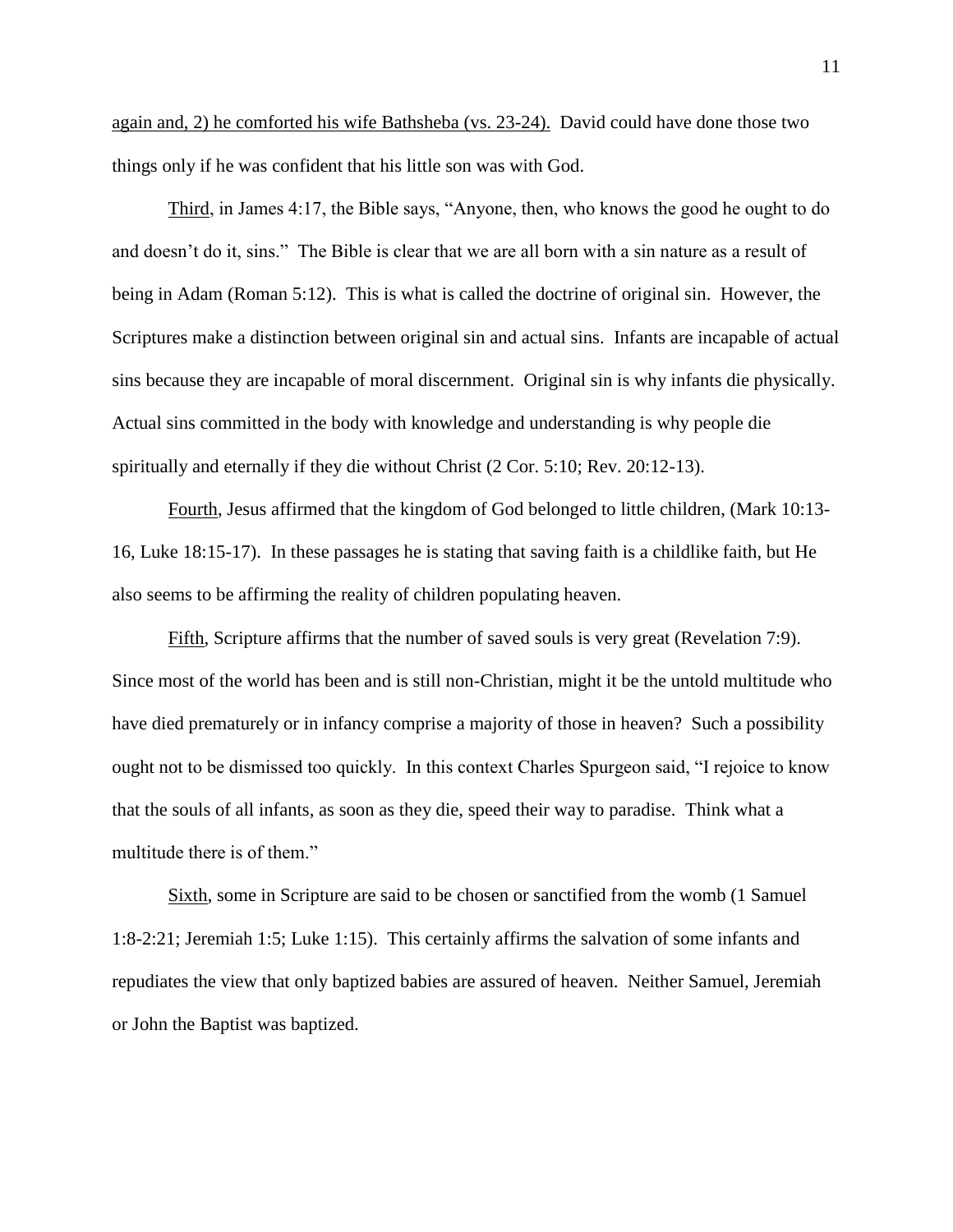Seventh, Deuteronomy 1:35-39 is particularly helpful at this point. After the children of Israel rebelled against God in the wilderness, God sentenced that generation to die in the wilderness after forty years of wandering. "Not one of these men, this evil generation, shall see the good land which I swore to give your fathers." (1:35). But this was not all. God specifically exempted young children and infants from this sentence, and even explained why He did so: "Moreover, your little ones who you said would become prey, and your sons, who this day have no knowledge of good or evil, shall enter there, and I will give it to them and they shall possess it." (1:39). The key issue here is that God specifically exempted from the judgment those who "have no knowledge of good or evil" because of their age. These "little ones" would inherit the Promised Land, and would not be judged on the basis of their fathers' sins. We believe that this passage bears directly on the issue of infant salvation, and that the accomplished work of Christ has removed the stain of original sin from those who die in infancy. Knowing neither good nor evil, these young children are incapable of committing sins in the body – are not yet moral agents – and die secure in the grace of our Lord Jesus Christ. John Newton, the great minister who wrote the hymn Amazing Grace was certain of this. He wrote to close friends who had lost a young child: "I hope you are both well reconciled to the death of your child. I cannot be sorry for the death of infants. How many storms do they escape! Nor can I doubt, in my private judgment, that they are included in the election of grace." (Letter IX).

Now, it is important for us to remember that anyone who is saved is saved because of the grace of God, the saving work of Jesus Christ and the undeserved and unmerited regenerating work of the Holy Spirit. Like all who have ever lived, except for Jesus, infants need to be saved. Only Jesus can take away their sin, and if they are saved it is because of His sovereign grace and abounding mercy. Abraham said, "Will not the Judge of all the earth do right?" (Genesis 18:25).